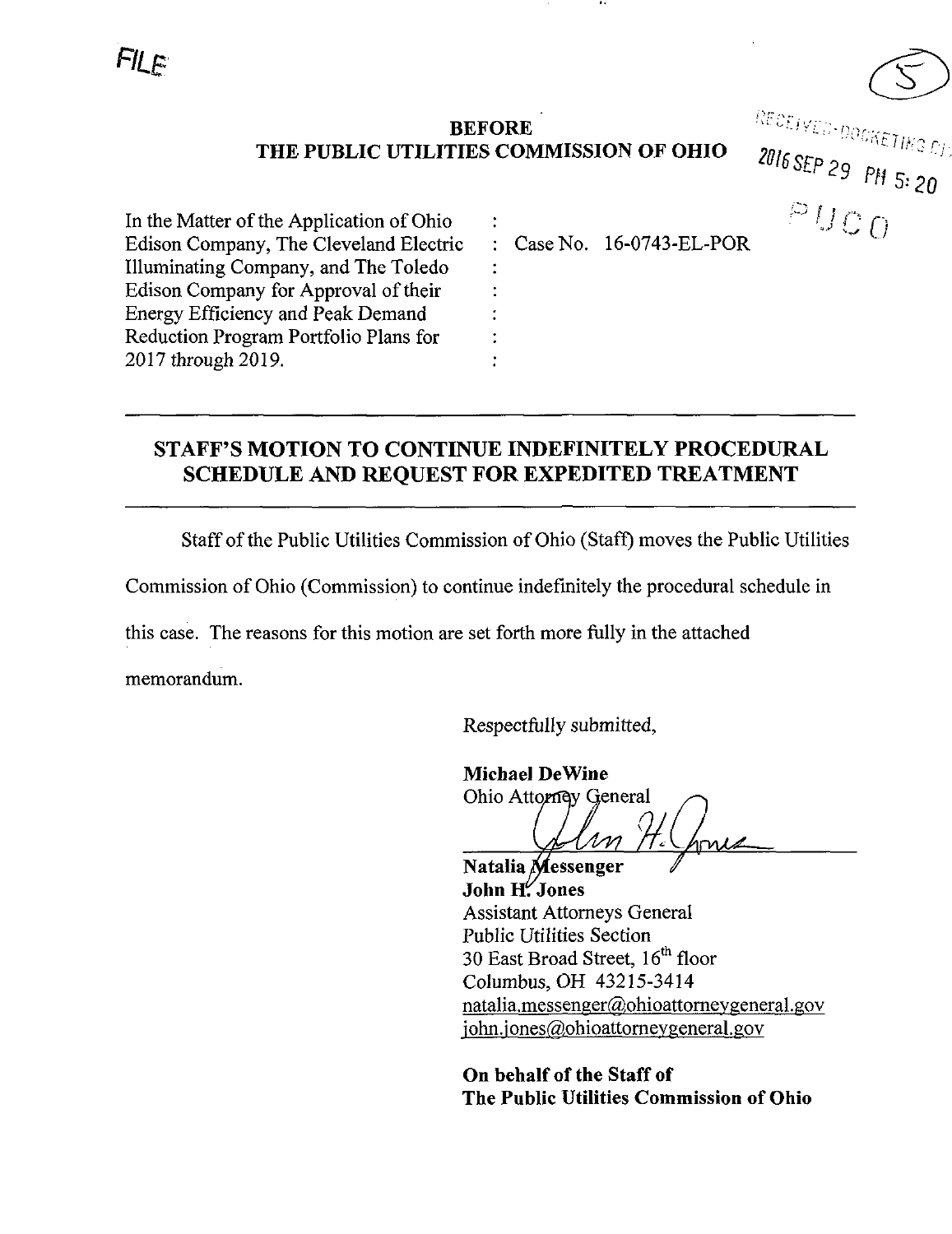#### MEMORANDUM IN SUPPORT

On April 15, 2016, The Toledo Edison Company, The Cleveland Electric Illuminating Company and Ohio Edison Company (collectively "FirstEnergy" or "Companies"), filed their application for approval of their energy efficiency and peak demand reduction program portfolio plans for 2017 through 2019. On June 28, 2016, the Attorney Examiner issued an Entry setting an amended procedural schedule that included an evidentiary hearing on October 11, 2016. Parties have recently noticed and scheduled witness depositions to begin on September 30, 2016, and more witness depositions are scheduled for next week.

At this time, Staff moves to continue indefmitely the current procedural schedule to give the Staff more time to discuss FirstEnergy's portfolio plans with the parties and explore whether settlement of all the issues is possible.

Ohio Adm. Code 4901-1-12(C) allows a party to request that the Commission consider a motion on an expedited basis. Accordingly, Staff respectfully requests an expedited ruling that the procedural schedule be continued indefmitely as requested in this motion. Counsel for Staff is unable to certify that no party objects to the issuance of an expedited ruling.

WHEREFORE, for the reasons stated herein. Staff respectfully requests that the Commission grant its motion and continue indefmitely the procedural schedule.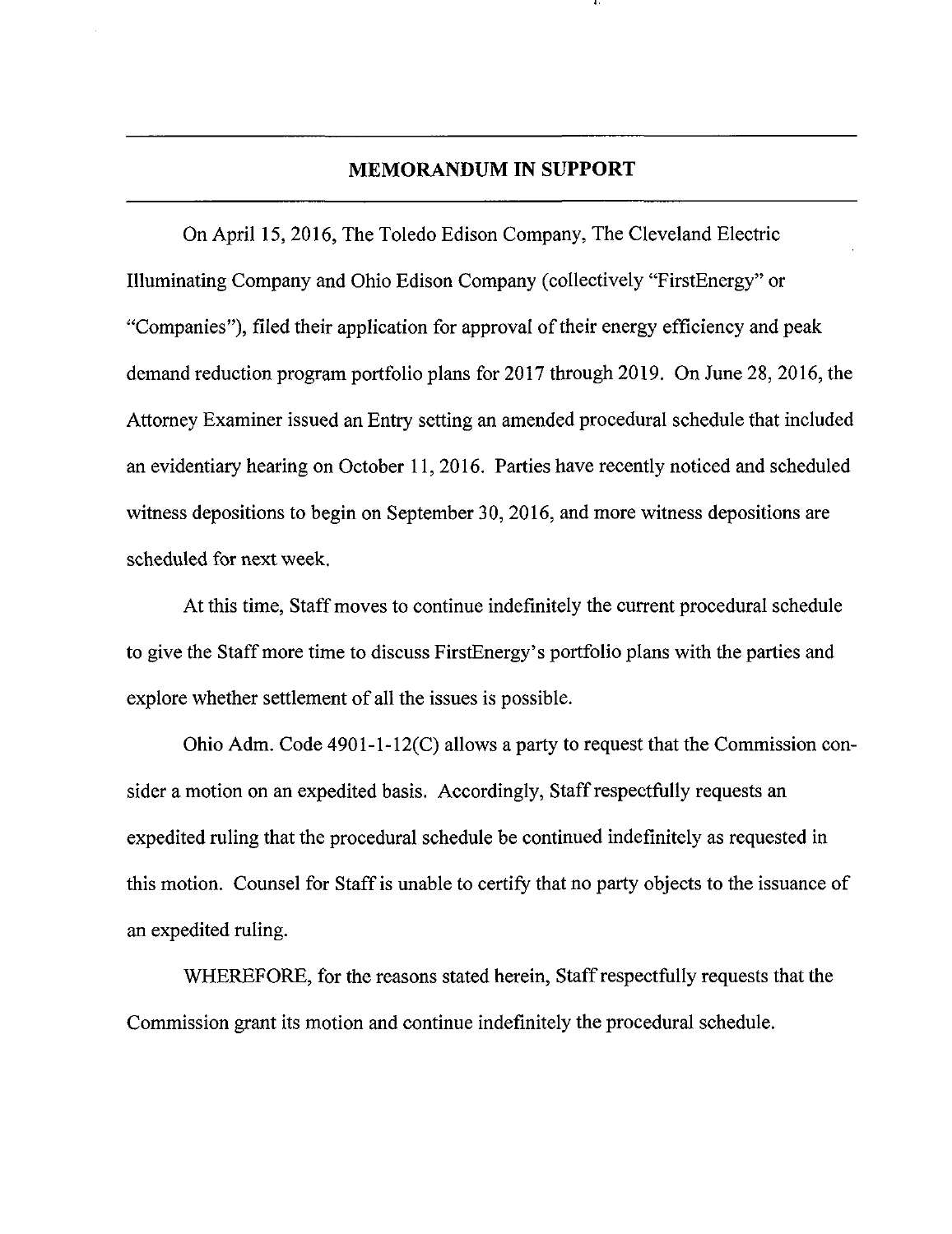Respectfully submitted.

. .

Michael DeWine

Ohio Attørney General

Natalia Messenger John H. Jones Assistant Attorneys General Public Utilities Section 30 East Broad Street, 16<sup>th</sup> floor Columbus, OH 43215-3414  $natalia.messenger@ohioattorneygeneral.gov$ john.jones@ohioattorneygeneral.gov

On behalf of the Staff of The Public Utilities Commission of Ohio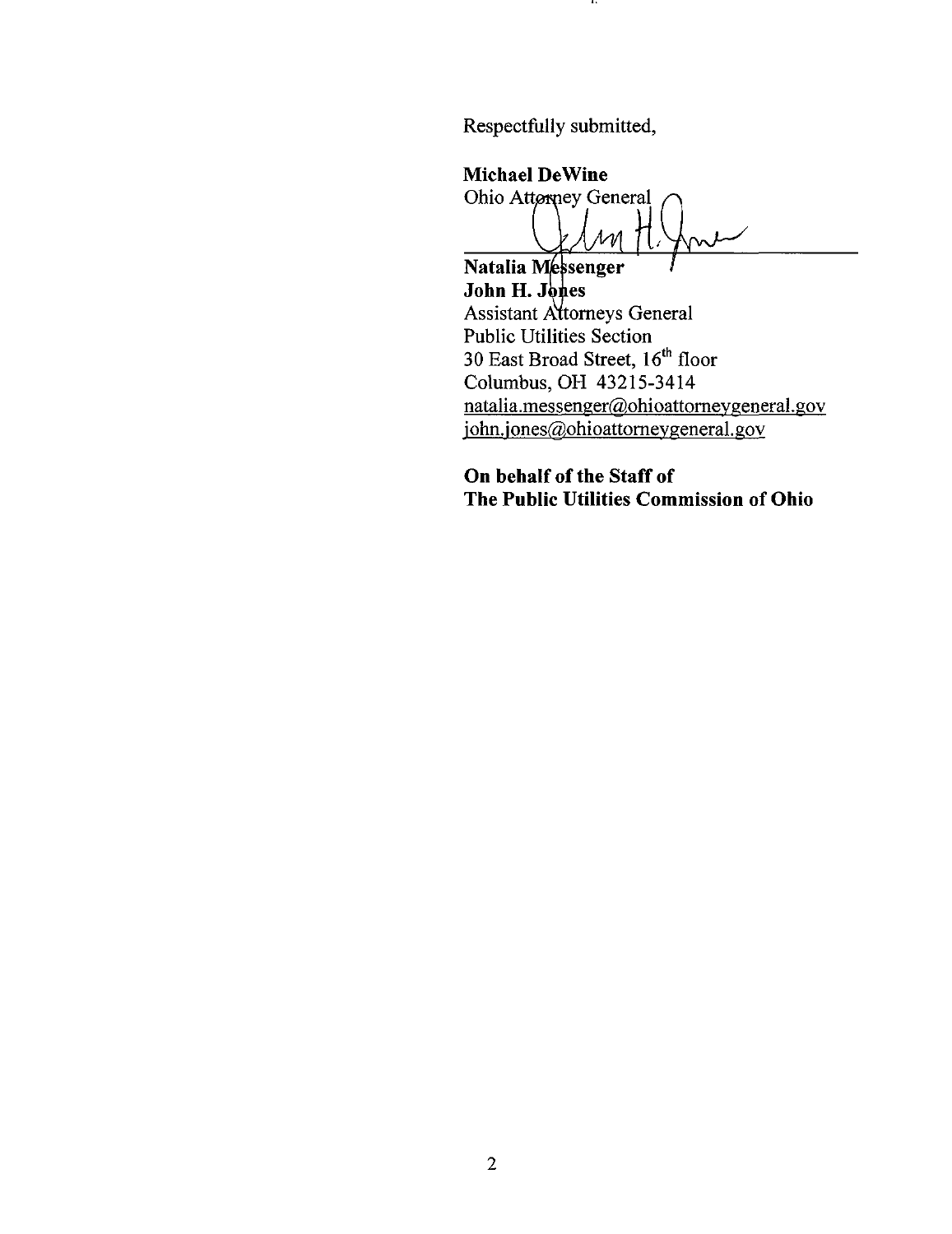#### PROOF OF SERVICE

I hereby certify that a true copy of the foregoing Motion to Continue

#### Indefinitely Procedural Schedule and Request for Expedited Treatment

submitted on behalf of the Staff of the Public Utilities Commission of Ohio was served

via electronic mail upon the following Parties of Record, this 29th day of September,

2016.

John H. Jones Assistant Attorney General

Parties of Record:

Carrie M. Dunn Erika Ostrowski Counsel of Record FirstEnergy Service Company 76 South Main Street Akron, OH 44308  $cdunn@firstenergycorp.com$ eostrowski@firstenergycorp.com

Kathy J. Kolich Kolich & Associates 1521 Hightower Drive Uniontown, OH 44685 [kiklaw@vahoo.com](mailto:kiklaw@vahoo.com) 

Michael R. Gladman Jones Day 325 John H. Hall McConnell Blvd Suite 600 Columbus, OH 43215 n^[gladman@jonesdaY.com](mailto:gladman@jonesdaY.com) 

Christopher Healey Dane Stinson Assistant Consumers' Counsel 10 West Broad Street, 18<sup>th</sup> Floor Columbus, OH 43215 [christopher.healev@occ.oh.gov](mailto:christopher.healev@occ.oh.gov)  [dstinson@bricker.com](mailto:dstinson@bricker.com) 

Trent Dougherty Miranda Leppla Ohio Environmental Council 1207 Grandview Avenue, Suite 201 Columbus, OH 43212 [trent@theoec.org](mailto:trent@theoec.org)  mleppla@theoec.org

Joseph E. Oliker IGS Energy 6100 Emerald Parkway Dublin, OH 43016 joliker@igsenergy.com